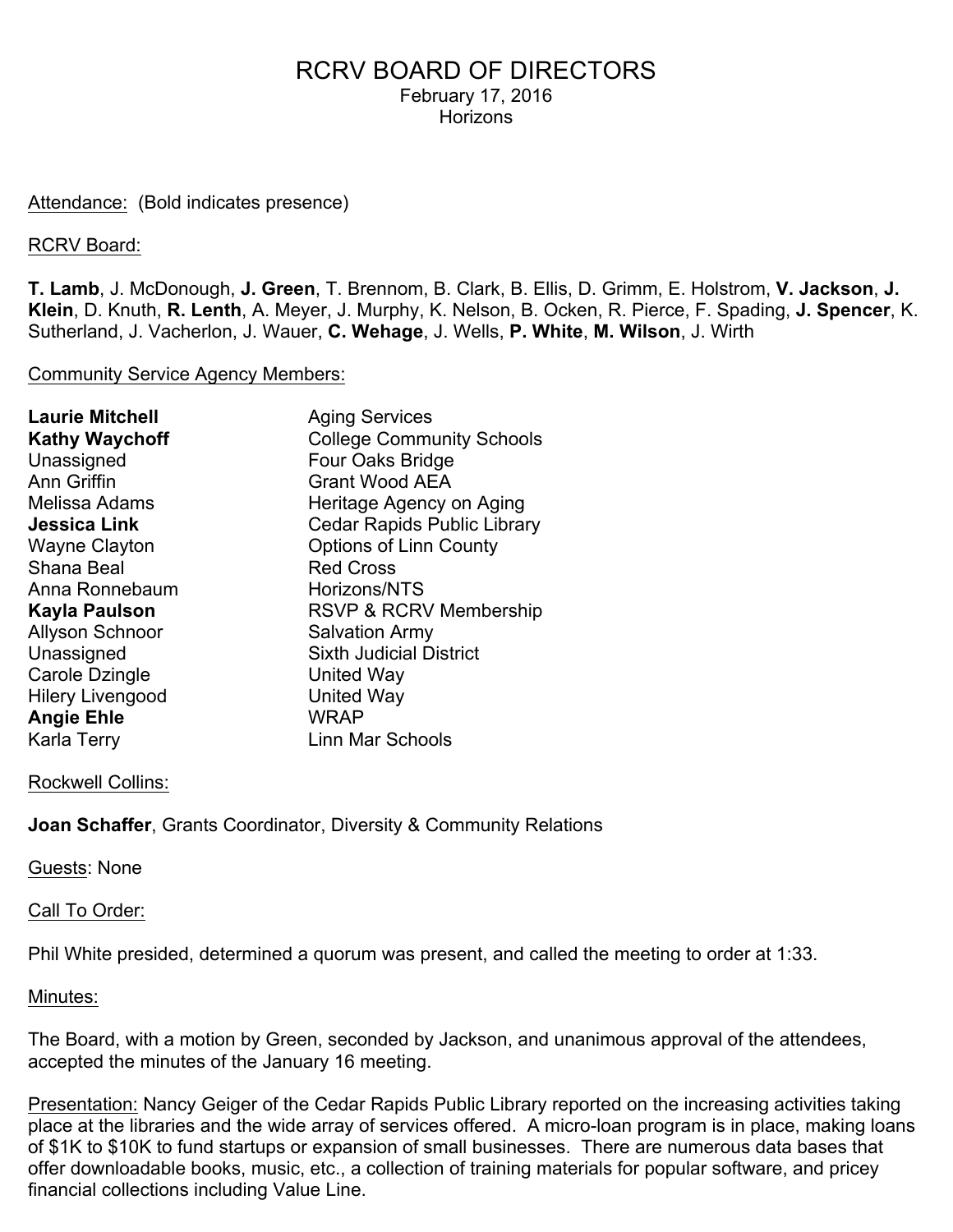Board member Jessica Link introduced the subject, and talked of the major support the library gets from volunteers, and other community activities.

Old Business: Community Projects committee meetings continue at the Kirkwood facility in Hiawatha, Boyson Road. The Rockwell Collins grants program is scheduled, with an applications deadline of March 31. Details are on rcrv.org.

### New Business:

The expense of the paper newsletter must be reduced. One more issue will be mailed, with an announcement of switching to web based publication in the future.

### Partner Agency Reports:

Laurie Mitchell – Aging Services

Aging Services is working hard to adapt to the changes mandated by Iowa to managed care programs. Handy persons are needed for small chores like installing grab bars in showers and around steps.

Jessica Link - Cedar Rapids Public Library

The library hours change has been approved, and will go into effect on March 28.

### Options of Linn County – Wayne Clayton

I am in contact with the Rockwell Collins woodworking club about the bowling ramp request. Thanks to RCRV and Terry for facilitating that.

### College Community School District Kathy Waychoff

United Way – Carole Dzingle

Horizons – Anna Ronnebaum:

### Kayla Paulson - United Way's 55+ Initiative

United Way is looking at hosting a Technology of Participation training series to help jump start the Strategic Planning and Capacity Building Corps. If you are interested in learning more about the ToP Facilitation Methods or ToP Strategic Planning trainings please contact Kayla Paulson (KPaulson@uweci.org). Volunteer Awards Nominations are still open. If you know of a deserving volunteer or group of volunteers please nominate them for an award at uweci.org and click on the Volunteer Award Nomination button. Save the Date: Time for Art a silent auction where you commit donation of time instead of dollars will be on April 1<sup>st</sup> this year. Go to uweci.org for more info.

If you are interested in connecting with new or additional volunteer opportunities in the community please contact Kayla Paulson at 319.398.5372 x 837 or KPaulson@uweci.org.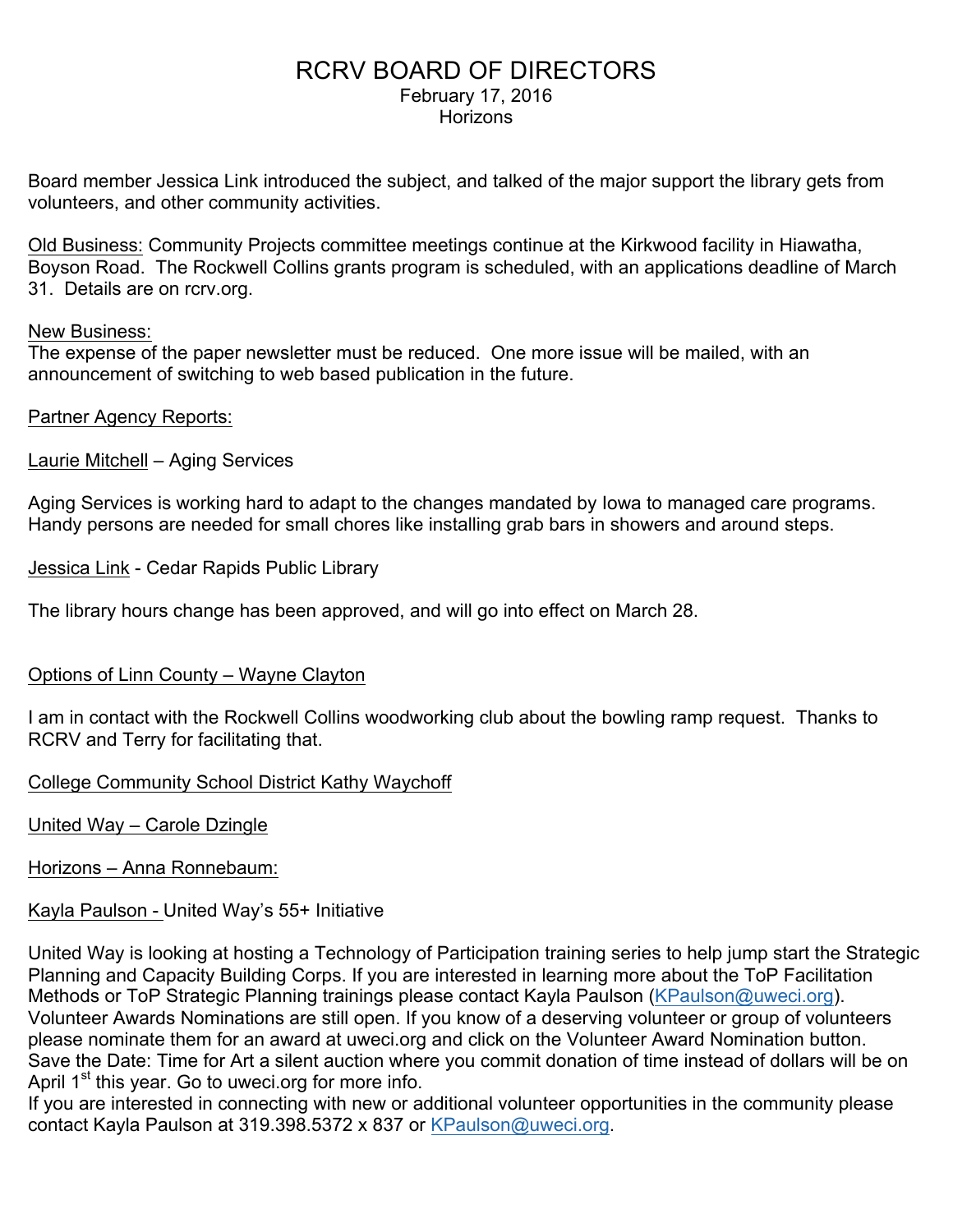### Joan Schaffer – Rockwell Collins

Rockwell Collins is now accepting proposals for the 2016 Green Communities Program. This is a program to fund environmental projects and is open to qualified nonprofit and nongovernmental organizations around the world. Application deadline is Friday, February 19.

As part of Engineer's Week, Rockwell Collins is sponsoring free admission to the Iowa Children's Museum on Saturday, February 27. Several volunteer are still needed to facilitate hands-on activities at the Children's Museum in Coralville. There are both morning and afternoon shifts. Orientation for volunteers is on Monday, February 1. Contact Adriana Johnson at 319-295-6519 or Adriana.Johnson@rockwellcollins.com to sign up.

### Committee Reports:

John McDonough - Community Projects:

No Report

Jim Klein, Bill Ellis - Data Base

No Activity this month.

### Kayla Paulson - RCRV Membership Recruiting/Retention Report

We will be sending an invite letter out soon and are asking current members to help in reaching out to recent retirees. May even look at hosting a volunteer open house where we have RCRV volunteers man a booth and help recruit new volunteers to the agency and roles that they do.

Volunteer Orientation will now be scheduled to help make sure we have efficient use of everyone's time.

#### **Stats for January 2016**

- 203 active volunteers
- 2 new volunteers
- 0 inactivated volunteer restarted
- 0 inactive volunteers terminated/inactivated
- 49 members have reported hours
- 1,150.08 hours

**2016 Totals** (2015 Total Numbers)

- 203 active volunteers (201)
- 2 new volunteers (9)
- 5 inactivated volunteer restarted (5)
- 0 inactive volunteers terminated/removed (2)
- 49 members have reported hours (149)
- 1,150.08 hours (29,381.78)